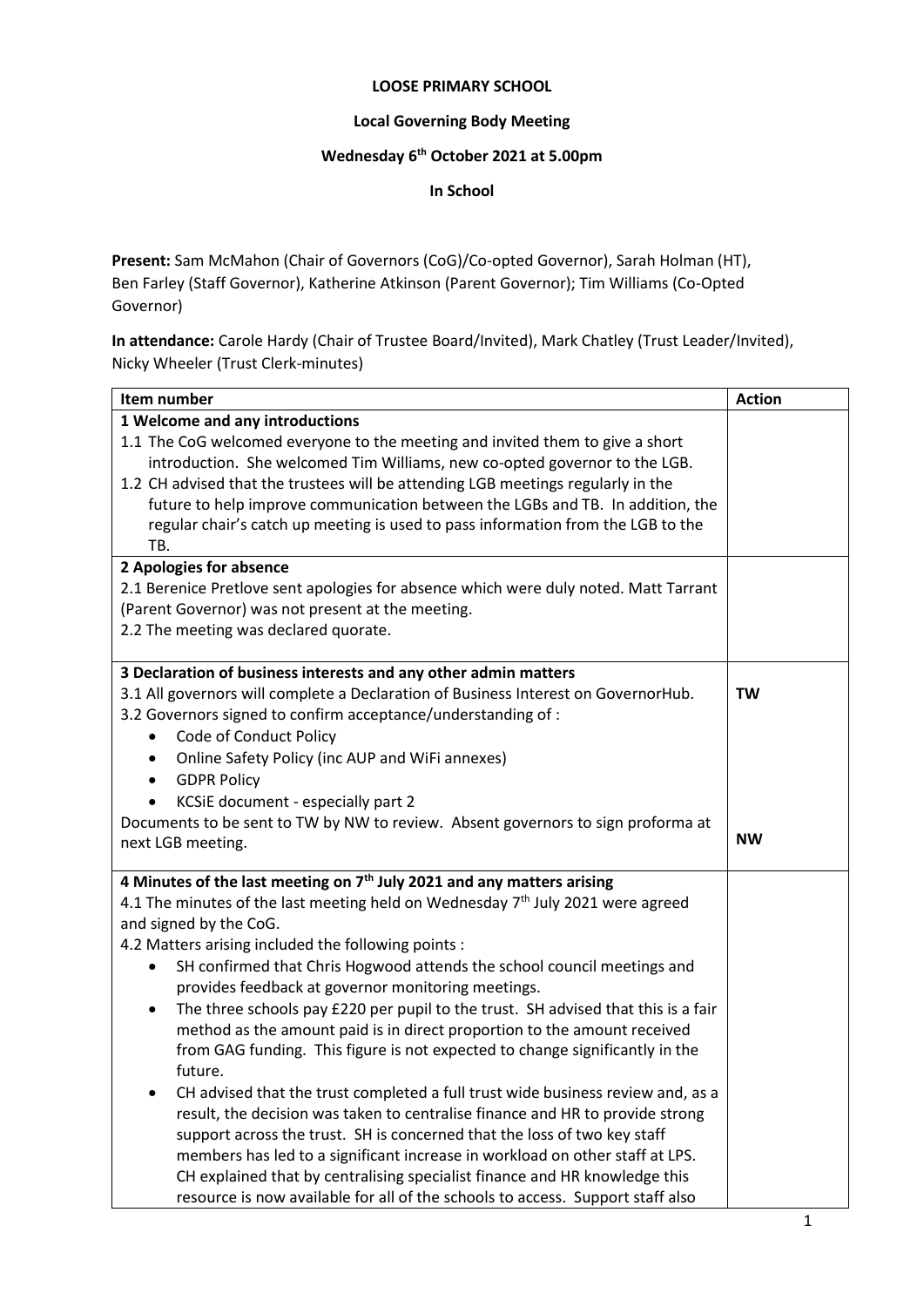have more opportunities for CPD which will develop their skills whilst increasing loyalty and retaining staff within the trust. CH advised that trustees want to ensure all children across the trust have access to the same opportunities whilst maintaining the identities of each school. The trust does not just offer financial support but wants to encourage the sharing of all resources across the schools. Finance was identified as an issue that needed addressing and the financial position of the trust is now improving. Last year the equity fund was established to offer support to the schools with less budget to bid for resources for the children. CPS purchased a bus to convert into a library and SKS now have a school dog. **5 Any other urgent business** 5.1 None reported **6 Update on Trust matters** 6.1 The minutes of the last TB meeting held on Wednesday 14<sup>th</sup> July 2021 have been received by Governors. They noted and discussed the following: CH advised that the Scheme of Delegation is being revised and will have an impact on the remit and monitoring responsibilities of LGBs. The draft SoD will be presented to trustees on the 20<sup>th</sup> October and once the format is approved it will be circulated to governors for their input. Trustees fell that some of the areas that governors currently monitor are too vast so options to break them down need to be explored whilst ensuring all legal requirements are met. Trustees want to ensure that all LGBs are monitoring effectively against the school plan and want to introduce a system of self-evaluation by LGBs of the monitoring process. SH reiterated the importance of governors asking the correct questions. **Q : How do other school manage the monitoring process?** SM explained that in her school they conduct regular learning walks, look at books and speak to pupils. KA emphasised the importance of standardised monitoring reports and suggested the use of mentors for new governors. At another governing body she sits on they have established a governing body action plan which is reviewed annually and sets out key areas for the year. In addition, the other school held an immersive day where governors spent the whole day at school taking part in various activities, speaking to children and staff and seeing the school day in operation. SH raised the importance of governors being able to come into school to complete monitoring to ensure transparency and see evidence in practise. **Q : CH asked if governors felt it would be beneficial to increase the membership of the LGB?** Governors feel that if everyone is present at the meeting then the current arrangements work well. The main difficulties arise when recruiting new governors, encouraging people to apply whilst also trying to ensure a breadth of skills and experience across the LGB. 6.2 The importance of governor training was discussed and it is hoped that the trust will provide some training going forward. 6.3 CH explained that the process of appointing a TL has been a massive task and trustees are grateful to have MC in post. Many applicants applied from different backgrounds but did not align with the trust ethos. Trustees wanted to ensure that the new TL shared their vision for the trust to grow whilst remaining a small primary trust.

- 6.4 Contained in confidential annex.
- 6.5 Contained in confidential annex.
- 6.6 Everyone agreed that it is important to raise the profile of governors to encourage more parents to consider standing when vacancies arise. SH advised that the next parents evenings would be an ideal opportunity for governors to attend. KA also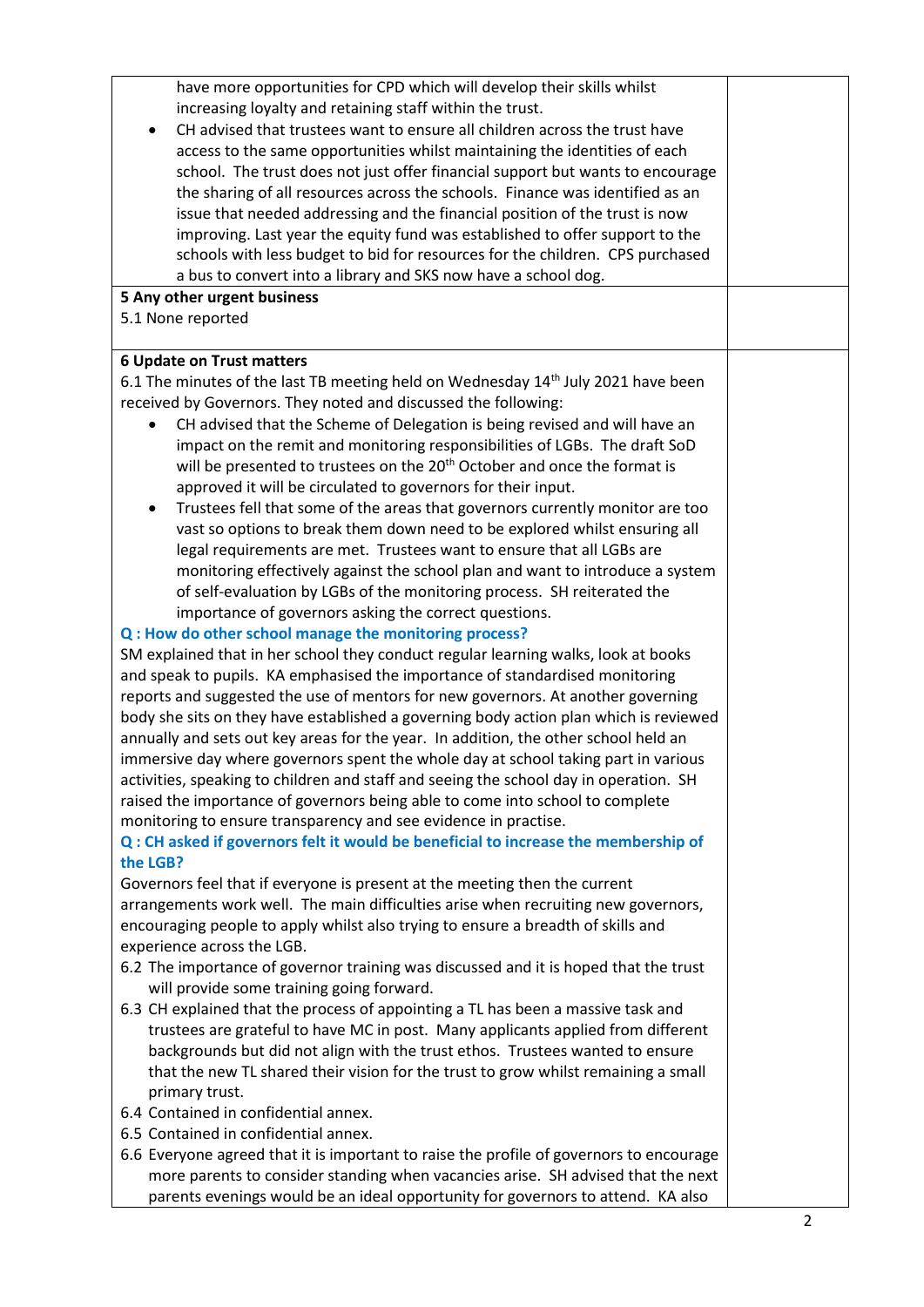| suggested that for future parent governor elections the letter inviting applications<br>could be adapted to include a testimonial from a serving governor.<br>6.7 Governors identified Business, HR and H&S as the skills they require on the LGB.<br>CH also explained that the LGB can appoint an associate governor to join the LGB<br>who can be selected from outside education to bring some balance although they | ALL / SM<br><b>NW</b> |
|--------------------------------------------------------------------------------------------------------------------------------------------------------------------------------------------------------------------------------------------------------------------------------------------------------------------------------------------------------------------------------------------------------------------------|-----------------------|
| do not have voting rights.                                                                                                                                                                                                                                                                                                                                                                                               |                       |
| <b>7 Trust policies</b>                                                                                                                                                                                                                                                                                                                                                                                                  |                       |
| 7.1 The following policies, approved by The Trust board meeting of 14 <sup>th</sup> July, were                                                                                                                                                                                                                                                                                                                           |                       |
| duly noted by the Governors and posted where appropriate:                                                                                                                                                                                                                                                                                                                                                                |                       |
| <b>Finance Policy</b>                                                                                                                                                                                                                                                                                                                                                                                                    |                       |
| Lettings<br>٠                                                                                                                                                                                                                                                                                                                                                                                                            |                       |
| <b>Appraisal Policy and Documents</b><br>$\bullet$                                                                                                                                                                                                                                                                                                                                                                       |                       |
| <b>Risk Register</b>                                                                                                                                                                                                                                                                                                                                                                                                     |                       |
| 8 School strategic matters                                                                                                                                                                                                                                                                                                                                                                                               |                       |
| <b>Headteachers report</b>                                                                                                                                                                                                                                                                                                                                                                                               |                       |
| <b>Staffing Update</b>                                                                                                                                                                                                                                                                                                                                                                                                   |                       |
| 8.1 Contained in confidential annex.                                                                                                                                                                                                                                                                                                                                                                                     |                       |
| <b>Staff Appraisal</b>                                                                                                                                                                                                                                                                                                                                                                                                   |                       |
| 8.2 SH advised that the trust has implemented a new disciplined enquiry approach                                                                                                                                                                                                                                                                                                                                         |                       |
| which involves teachers identifying an area to research. The process has already                                                                                                                                                                                                                                                                                                                                         |                       |
| started and staff will chose their question by the end of T2. Staff will then have 12                                                                                                                                                                                                                                                                                                                                    |                       |
| weeks to implement their ideas after which they will review how successful the action                                                                                                                                                                                                                                                                                                                                    |                       |
| been and feedback results. This is an area that the Quality of Education Monitoring                                                                                                                                                                                                                                                                                                                                      |                       |
| Pair will review.                                                                                                                                                                                                                                                                                                                                                                                                        |                       |
| <b>Professional Development Summary</b>                                                                                                                                                                                                                                                                                                                                                                                  |                       |
| 8.3 SH advised that there is trust wide OTP and OTAP training in place. Unfortunately,                                                                                                                                                                                                                                                                                                                                   |                       |
| due to the high incidence of Covid this term the training is on hold but is expected to                                                                                                                                                                                                                                                                                                                                  |                       |
| continue in T2. ECT training is successfully taking place fortnightly across the trust.                                                                                                                                                                                                                                                                                                                                  |                       |
| 8.4 SLT visited Staplehurst school and the focus was to share best practice on                                                                                                                                                                                                                                                                                                                                           |                       |
| curriculum planning and subject leadership. LPS are now sending other staff focused                                                                                                                                                                                                                                                                                                                                      |                       |
| on improving reading at LPS to visit and share best practise.                                                                                                                                                                                                                                                                                                                                                            |                       |
| <b>School Improvement</b>                                                                                                                                                                                                                                                                                                                                                                                                |                       |
| 8.5 Teaching & Learning is the key focus, with a shift in expectations and a new                                                                                                                                                                                                                                                                                                                                         |                       |
| framework in place. The leaders want to offer high quality coaching and professional                                                                                                                                                                                                                                                                                                                                     |                       |
| development to teachers to deliver the curriculum effectively. When assessing the                                                                                                                                                                                                                                                                                                                                        |                       |
| curriculum Ofsted will be looking at gaps and ensuring a plan is in place to address                                                                                                                                                                                                                                                                                                                                     |                       |
| them and is being implemented effectively.                                                                                                                                                                                                                                                                                                                                                                               |                       |
| 8.6 HT advised that the School Development Plan and External Review have both                                                                                                                                                                                                                                                                                                                                            |                       |
| identified the same areas for improving pupil outcomes and will guide the direction to                                                                                                                                                                                                                                                                                                                                   |                       |
| take with developing the curriculum. MC explained that the trust needs to look at                                                                                                                                                                                                                                                                                                                                        |                       |
| maximising subject knowledge across the schools and capitalise on strengths in the                                                                                                                                                                                                                                                                                                                                       |                       |
| curriculum. Teachers are not specialists in all subjects so it is important to share                                                                                                                                                                                                                                                                                                                                     |                       |
| knowledge and offer training to staff.                                                                                                                                                                                                                                                                                                                                                                                   |                       |
| Q: Who is the curriculum lead?                                                                                                                                                                                                                                                                                                                                                                                           |                       |
| SH advised that Sean Johnson is the lead with many other staff supporting him.                                                                                                                                                                                                                                                                                                                                           |                       |
| Collaboration with other schools outside the trust helps to challenge thinking and                                                                                                                                                                                                                                                                                                                                       |                       |
| ensure continuous improvement.                                                                                                                                                                                                                                                                                                                                                                                           |                       |
| Q: How is release time for training managed in other trusts?                                                                                                                                                                                                                                                                                                                                                             |                       |
| SM advised that due to issues covering staff most training in her trust takes place                                                                                                                                                                                                                                                                                                                                      |                       |
| after school. MC is keen to retain training time during school hours to offer all staff                                                                                                                                                                                                                                                                                                                                  |                       |
| opportunities for professional development. SH explained that it is difficult to balance<br>as parents become concerned if the class teacher is regularly out of class. The ECT                                                                                                                                                                                                                                          |                       |
| training time is covered by AHTs to ensure consistency for pupils.                                                                                                                                                                                                                                                                                                                                                       |                       |
|                                                                                                                                                                                                                                                                                                                                                                                                                          |                       |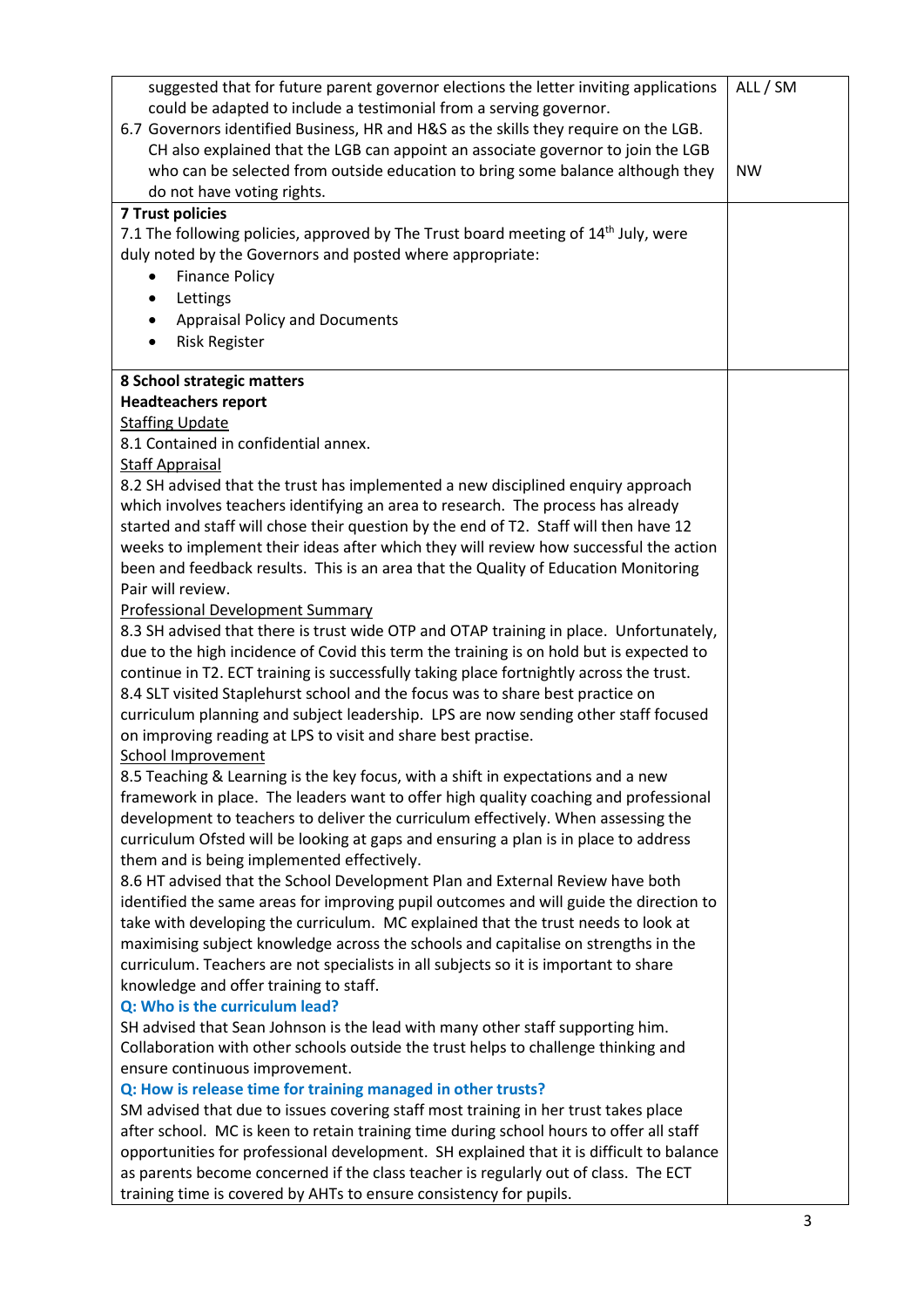| Q: How has the return to school been a smooth transition?                                |            |
|------------------------------------------------------------------------------------------|------------|
| Gaps exist for Y2,3,4 pupils. Some have progressed significantly with online learning    |            |
| and tutoring at home whilst other children have received little, if any, formal teaching |            |
| if they did not access printed materials or learning online at home. Teachers are        |            |
| identifying the gaps and working to close them. Years 1, 5 and 6 seem less affected by   |            |
| the disruption experienced. YR children are noticeably less independent than in a        |            |
|                                                                                          |            |
| normal year as have attended less nursery provision.                                     |            |
| <b>Attendance</b>                                                                        |            |
| 8.7 Attendance remains favourable compared to the national average and the FLO           |            |
| continues to monitor it closely and work with families concerned.                        |            |
| 8.8 MC advised that updated national attendance figures are available which he will      |            |
| send to SH. He also suggested that a breakdown of covid and non-covid related            |            |
| attendance figures would be valuable.                                                    |            |
| 8.9 Pupil Premium children still have lower attendance which will be discussed at        |            |
| governor monitoring and SH would like the FLO to attend the meetings.                    |            |
| Admissions & School Roll                                                                 |            |
| 8.10 LPS is full with waiting lists across year groups. However, SH explained that for   |            |
| the first time they struggled to fill the extra 6 places available in Year 3 when        |            |
| children move to KS2. Parents were loath to move children and cause further              |            |
|                                                                                          | <b>MC</b>  |
| disruption after the impact of Covid.                                                    |            |
| 8.11 Tours of the school have now resumed and are also being offered to the current      |            |
| YR parents as they missed out last year due to Covid restrictions.                       | <b>FLO</b> |
| Inclusion                                                                                |            |
| 8.12 Pupil progress meetings this week have identified a further 2 children requiring    |            |
| pupil support plans - one for education and one for behaviour issues.                    |            |
| Safeguarding                                                                             |            |
| 8.13 Nothing further to add.                                                             |            |
| Behaviour                                                                                |            |
| 8.14 SH would like the governor monitoring to focus on nurture provision. LPS is         |            |
| hoping to join the national nurture programme. There are two very different groups       |            |
| of children that need most support, those at risk of exclusion and, conversely, very     |            |
| timid children. With only 2 staff to manage both groups break out rooms are              |            |
| important.                                                                               |            |
| Question contained in confidential annex.                                                |            |
| <b>Health &amp; Safety</b>                                                               |            |
| 8.15 The HT makes termly site walks with the site manager. Going forward she is          |            |
| hoping that this role will be passed to the TBM otherwise the school will need to look   |            |
|                                                                                          |            |
| for a BM in future years.                                                                |            |
| Premises                                                                                 |            |
| 8.16 SH explained that the school are looking to install Hobbit Huts to offer extra      |            |
| break out spaces. The HT will be visiting West Borough school in November to see         |            |
| them in use and consider options.                                                        |            |
| <b>Budget Update</b>                                                                     |            |
| 8.17 No budget meeting has taken place yet this year however, SH advised that the        |            |
| budget is looking healthy as the teacher's pay increase had been budgeted at 2.75%       |            |
| but has in fact been frozen at current levels. This has resulted in surplus funds which  |            |
| the school is using to employ extra TAs to support teachers.                             |            |
| Q: Has any money been carried forward from last year and is this retained by LPS?        |            |
| SH confirmed that £70/80k has been carried forward but the school will need trust        |            |
| approval to spend it.                                                                    |            |
| 8.18 Recovery funding is being used to focus on the performance of PP and vulnerable     |            |
| pupils. Teacher tutoring time has doubled to work with these children in small           |            |
| groups.                                                                                  |            |
| <b>School Strategic Document</b>                                                         |            |
|                                                                                          |            |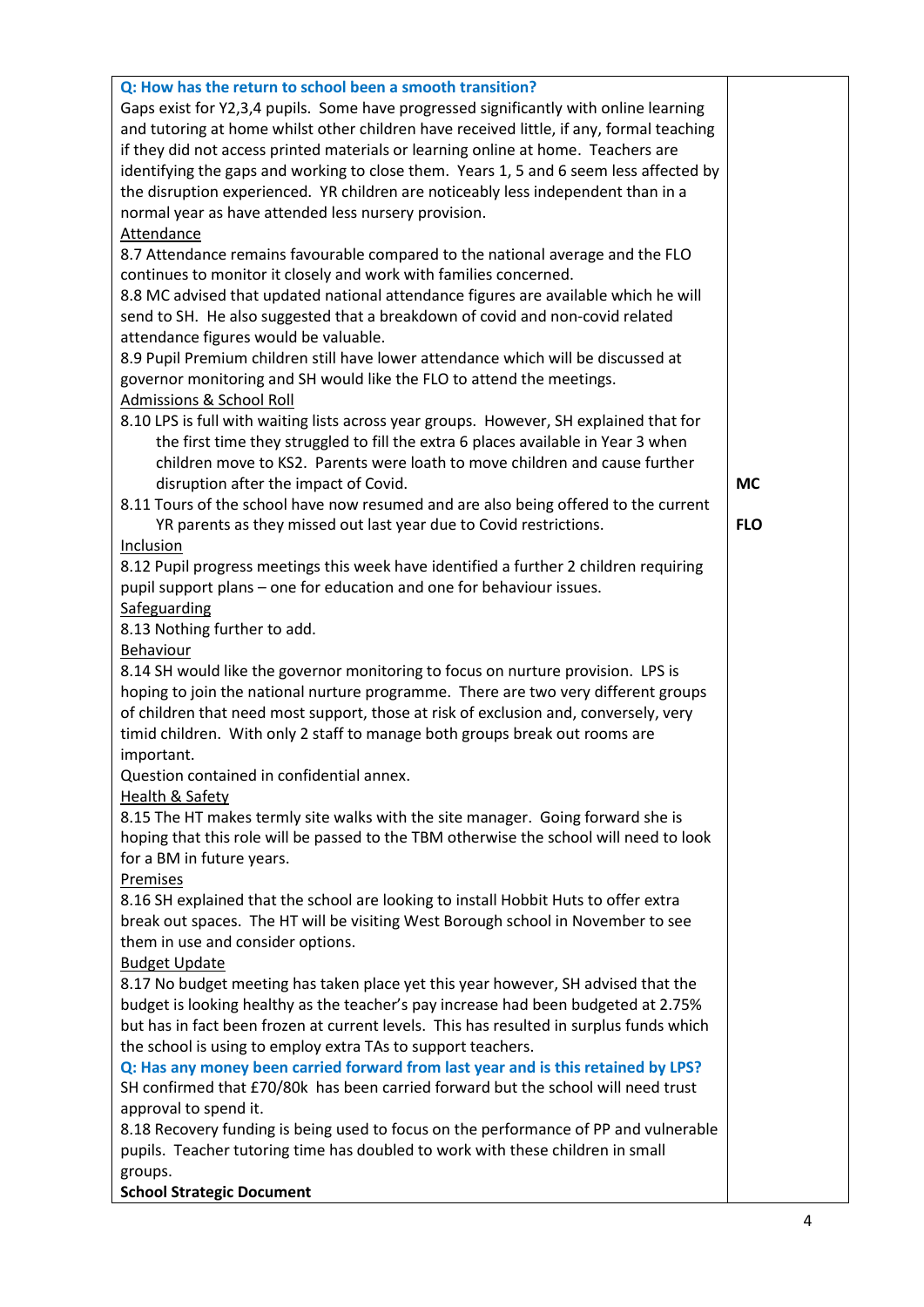| 8.19 The updated document was discussed and approved by Governors. The                                                         |           |
|--------------------------------------------------------------------------------------------------------------------------------|-----------|
| priorities will be used to identify areas for governor monitoring.                                                             |           |
| <b>School Statutory Documents</b>                                                                                              |           |
| 8.20 The Emergency Procedures Plan was duly noted and approved.                                                                |           |
| 9 Safeguarding and disability matters                                                                                          |           |
| 9.1 Contained in confidential annex.                                                                                           |           |
|                                                                                                                                |           |
| 10 Any other school matters                                                                                                    |           |
| 10.1 LPS is on the list for pet as therapy which is a service costing £15/ hour for                                            |           |
| someone to bring a dog into school to improve pupil wellbeing.                                                                 |           |
| 11 Governor monitoring                                                                                                         |           |
| 11.1 Monitoring pairs were agreed for 2021-22 :                                                                                |           |
| Leadership & Management: KA & BP                                                                                               |           |
| Quality of Education: SM & BF                                                                                                  |           |
| Welfare & Safeguarding: MT & TW                                                                                                |           |
| NW to circulate updated monitoring visit proformas to governors                                                                | <b>NW</b> |
| 11.2 Confirmation of Monitoring dates/times for 21/22:                                                                         |           |
| TIMES for each of the dates below:                                                                                             |           |
| 8-10am - Leadership & Resources (inc finance/budget)                                                                           |           |
| 10am-12noon - Quality of Education                                                                                             |           |
| 1-3pm - Welfare& Safeguarding (including Health & Safety)                                                                      |           |
| <b>DATES</b>                                                                                                                   |           |
| Friday 12th November 21                                                                                                        |           |
| Friday 4th March 22                                                                                                            |           |
| Friday 17th June 22                                                                                                            |           |
| 12 Any other governor matters                                                                                                  |           |
| 12.1. No update available.                                                                                                     |           |
| 13 Agreement of confidentiality and action points                                                                              |           |
| 13.1 Confidential items were discussed and agreed.                                                                             |           |
| 13.2 Action points had been noted and NW would send these to Governors.                                                        | <b>NW</b> |
| 14 Points to feed back to the Trust Board                                                                                      |           |
| 14.1 Governors need clarity regarding the changes proposed to monitoring visits                                                | <b>CH</b> |
| following the revision of the Scheme of Delegation.                                                                            |           |
| 14.2 CH will discuss the structure of the LGBs with the other schools to see if                                                | <b>CH</b> |
| additional governors are required.                                                                                             |           |
| 15 Dates for next LGB meetings and any school events                                                                           |           |
| 1st December 21                                                                                                                |           |
| 2 <sup>nd</sup> February 22                                                                                                    |           |
| 23rd March 22                                                                                                                  |           |
| $18th$ May 22                                                                                                                  |           |
| 6 <sup>th</sup> July 22                                                                                                        |           |
| Parents evening will take place on the 20th October from 4-7pm and the 21st October                                            |           |
|                                                                                                                                |           |
|                                                                                                                                | <b>NW</b> |
| 3.40 - 6.30pm. SH invited all governors to attend. NW to check If governor lanyards                                            |           |
| are available.                                                                                                                 |           |
| In addition, governors are invited to participate in the curriculum training taking place                                      |           |
| from 8.30am $-$ 1pm on the Inset Day on the 22 <sup>nd</sup> October.<br>Governors to see weekly newsletter for school events. |           |